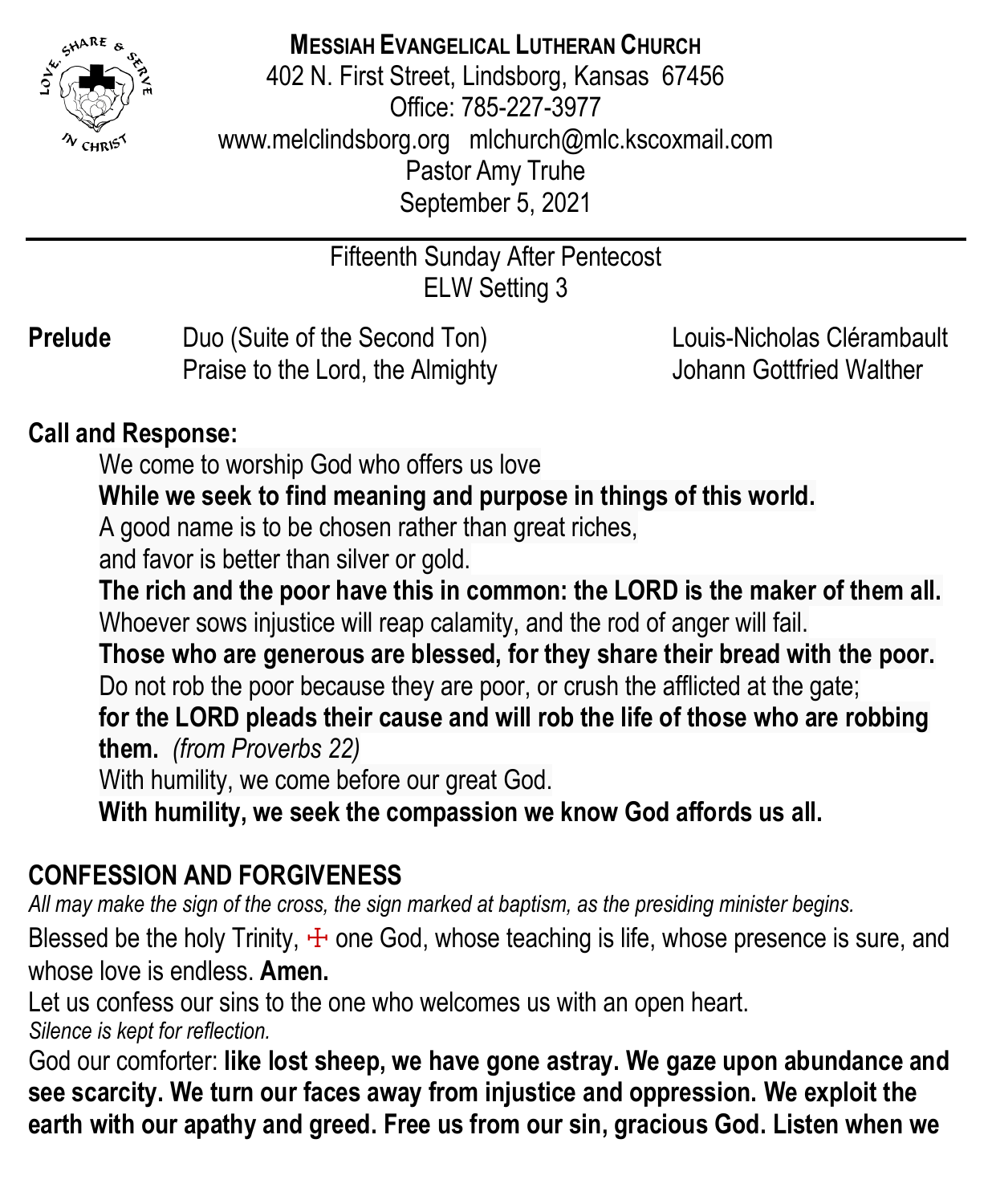# **call out to you for help. Lead us by your love to love our neighbors as ourselves. Amen.**

All have sinned and fall short of the glory of God. By the gift of grace in  $\pm$  Christ Jesus, God makes you righteous. Receive with glad hearts the forgiveness of all your sins. **Amen.**

| <b>Entrance Hymn</b>      | Praise to the Lord, the Almighty | #858   |
|---------------------------|----------------------------------|--------|
| <b>Kyrie</b>              |                                  | p. 138 |
| <b>Canticle of Praise</b> |                                  | p. 140 |

#### **Prayer of the Day**

Gracious God, **throughout the ages you transform sickness into health and death into life. Open us to the power of your presence, and make us a people ready to proclaim your promises to the whole world, through Jesus Christ, our healer and Lord. Amen.**

# **First Reading: Deuteronomy 4:1-2, 6-9**

*These verses are a word of hope to the exiles in Babylon. Isaiah 34 portrays God's vengeance on Edom, Israel's age-old enemy, which makes the path from Babylon to Zion safe for the exiles' return. The desert itself will flow with water to give drink to the returning exiles.*

<sup>4</sup>Say to those who are of a fearful heart, "Be strong, do not fear! Here is your God. He will come with vengeance, with terrible recompense. He will come and save you." 5Then the eyes of the blind shall be opened, and the ears of the deaf unstopped; <sup>6</sup>then the lame shall leap like a deer, and the tongue of the speechless sing for joy. For waters shall break forth in the wilderness, and streams in the desert; <sup>7a</sup>the burning sand shall become a pool, and the thirsty ground springs of water.

The Word of the Lord; **Thanks be to God!**

# **Psalm: Psalm 146**

*I will praise the LORD as long as I live. (Ps. 146:2)* <sup>1</sup>Hallelujah! Praise the LORD, O my soul! 2 **I will praise the LORD as long as I live; I will sing praises to my God while I have my being.** <sup>3</sup>Put not your trust in rulers, in mortals in whom there is no help. <sup>4</sup>**When they breathe their last, they return to earth, and in that day their thoughts perish.** <sup>5</sup>Happy are they who have the God of Jacob for their help, whose hope is in the LORD their God;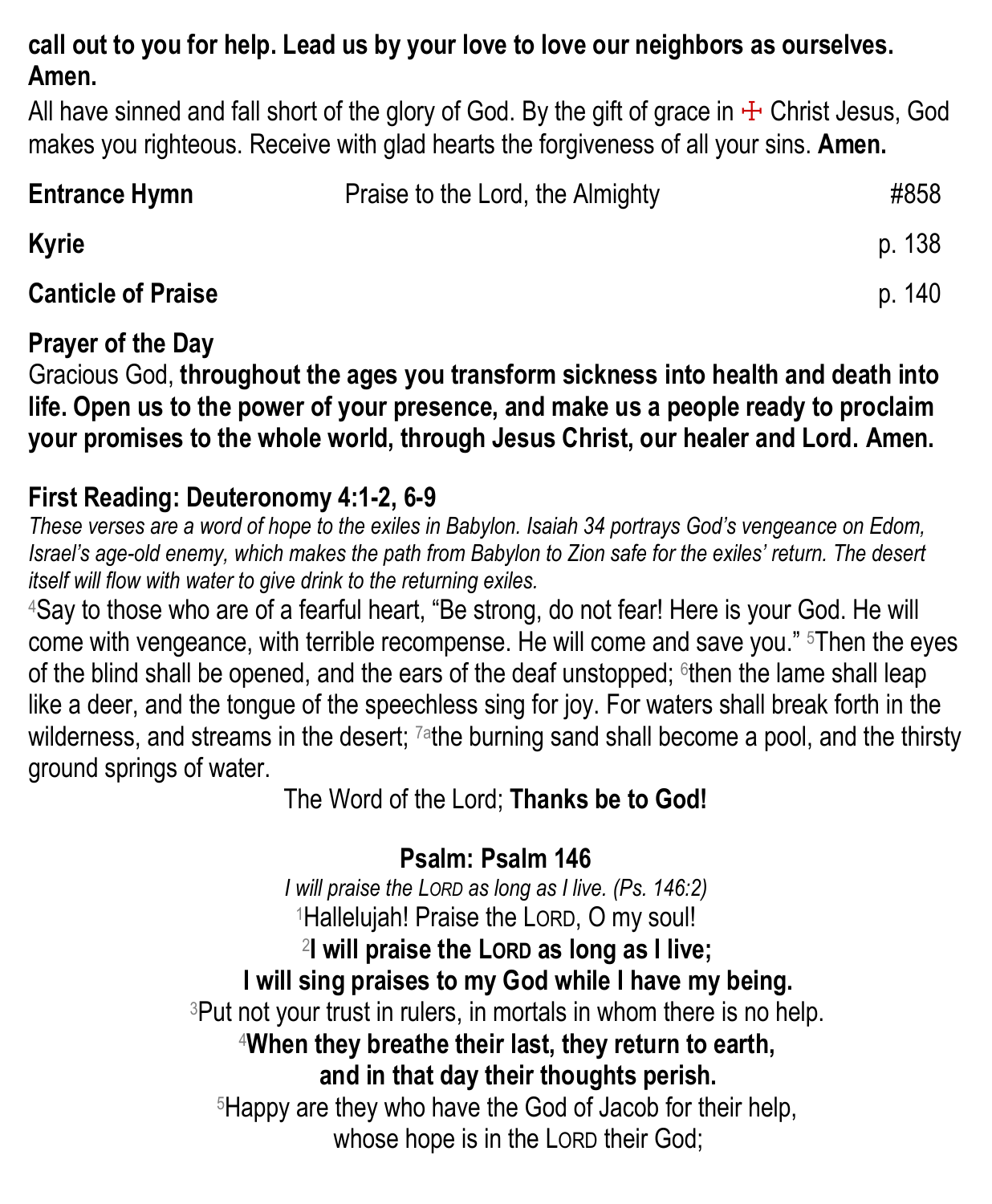#### <sup>6</sup>**who made heaven and earth, the seas, and all that is in them; who keeps promises forever;**

<sup>7</sup>who gives justice to those who are oppressed, and food to those who hunger. The LORD sets the captive free.

<sup>8</sup>**The LORD opens the eyes of the blind;** 

**the LORD lifts up those who are bowed down; the LORD loves the righteous.**

**PThe LORD cares for the stranger;** 

the LORD sustains the orphan and widow, but frustrates the way of the wicked.

<sup>10</sup>**The LORD shall reign forever,**

#### **your God, O Zion, throughout all generations. Hallelujah!**

#### **Second Reading: James 2:1-10 [11-13] 14-17**

*Faithful Christians do not show partiality to the rich and powerful of the world, especially at the expense of*  the poor and weak. Likewise, faith does not pay mere lip service to God's will. Instead, a living Christian faith *expresses itself in acts of compassion and mercy for those in need.*

<sup>1</sup>My brothers and sisters, do you with your acts of favoritism really believe in our glorious Lord Jesus Christ? 2For if a person with gold rings and in fine clothes comes into your assembly, and if a poor person in dirty clothes also comes in,  $3$  and if you take notice of the one wearing the fine clothes and say, "Have a seat here, please," while to the one who is poor you say, "Stand there," or, "Sit at my feet," 4have you not made distinctions among yourselves, and become judges with evil thoughts? 5Listen, my beloved brothers and sisters. Has not God chosen the poor in the world to be rich in faith and to be heirs of the kingdom that he has promised to those who love him? <sup>6</sup>But you have dishonored the poor. Is it not the rich who oppress you? Is it not they who drag you into court? <sup>7</sup> Is it not they who blaspheme the excellent name that was invoked over you? <sup>8</sup>You do well if you really fulfill the royal law according to the scripture, "You shall love your neighbor as yourself." <sup>9</sup>But if you show partiality, you commit sin and are convicted by the law as transgressors. 10For whoever keeps the whole law but fails in one point has become accountable for all of it. [11For the one who said, "You shall not commit adultery," also said, "You shall not murder." Now if you do not commit adultery but if you murder, you have become a transgressor of the law. 12So speak and so act as those who are to be judged by the law of liberty. 13For judgment will be without mercy to anyone who has shown no mercy; mercy triumphs over judgment.] <sup>14</sup>What good is it, my brothers and sisters, if you say you have faith but do not have works? Can faith save you? 15If a brother or sister is naked and lacks daily food, 16and one of you says to them, "Go in peace; keep warm and eat your fill," and yet you do not supply their bodily needs, what is the good of that? 17So faith by itself, if it has no works, is dead.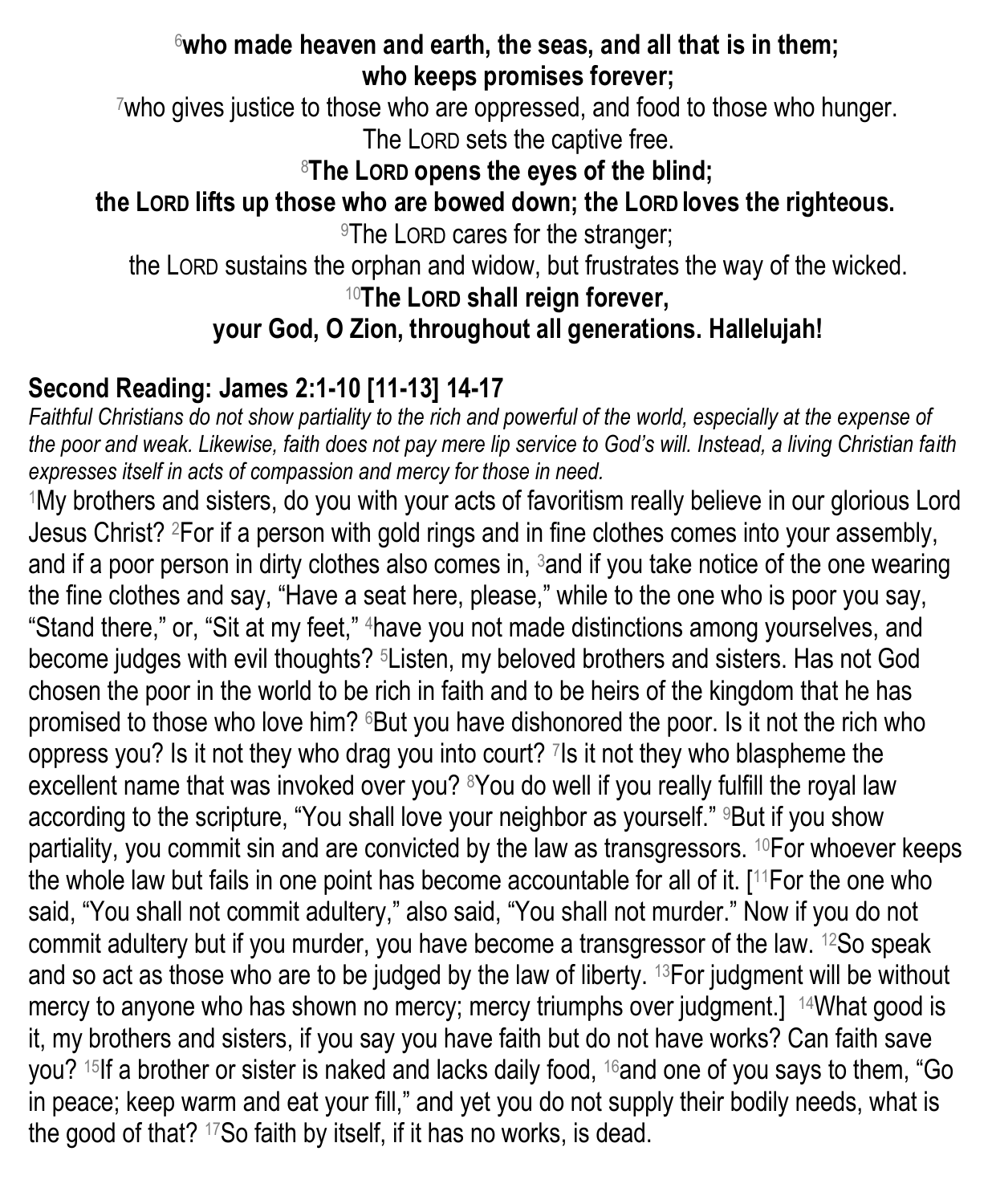#### The Word of the Lord; **Thanks be to God!**

#### **Gospel Acclamation: p. 142**

### **Gospel: Mark 7:24-37**

*In Mark's gospel, encounters with women usually signify turning points in Jesus' ministry. Here, a conversation with a Syrophoenician woman marks the beginning of his mission to the Gentiles.* <sup>24</sup>[Jesus] set out and went away to the region of Tyre. He entered a house and did not want anyone to know he was there. Yet he could not escape notice,<sup>25</sup>but a woman whose little daughter had an unclean spirit immediately heard about him, and she came and bowed down at his feet. 26Now the woman was a Gentile, of Syrophoenician origin. She begged him to cast the demon out of her daughter. 27He said to her, "Let the children be fed first, for it is not fair to take the children's food and throw it to the dogs." 28But she answered him, "Sir, even the dogs under the table eat the children's crumbs." 29Then he said to her, "For saying that, you may go—the demon has left your daughter." 30So she went home, found the child lying on the bed, and the demon gone. <sup>31</sup>Then he returned from the region of Tyre, and went by way of Sidon towards the Sea of Galilee, in the region of the Decapolis. 32 They brought to him a deaf man who had an impediment in his speech; and they begged him to lay his hand on him. 33He took him aside in private, away from the crowd, and put his fingers into his ears, and he spat and touched his tongue. 34Then looking up to heaven, he sighed and said to him, "Ephphatha," that is, "Be opened." 35And immediately his ears were opened, his tongue was released, and he spoke plainly. 36Then Jesus ordered them to tell no one; but the more he ordered them, the more zealously they proclaimed it. 37They were astounded beyond measure, saying, "He has done everything well; he even makes the deaf to hear and the mute to speak."

The Gospel of our Lord! **Praise to you, O Christ!**

#### **Sermon**

**Hymn of the Day Healer of our Every III Hymn of the Day** 

# **Apostles' Creed**

**I believe in God, the Father almighty, creator of heaven and earth.**

**I believe in Jesus Christ, God's only Son, our Lord, who was conceived by the Holy Spirit, born of the virgin Mary, suffered under Pontius Pilate, was crucified, died, and was buried; he descended to the dead.\* On the third day he rose again; he ascended into heaven, he is seated at the right hand of the Father, and he will come to judge the living and the dead.**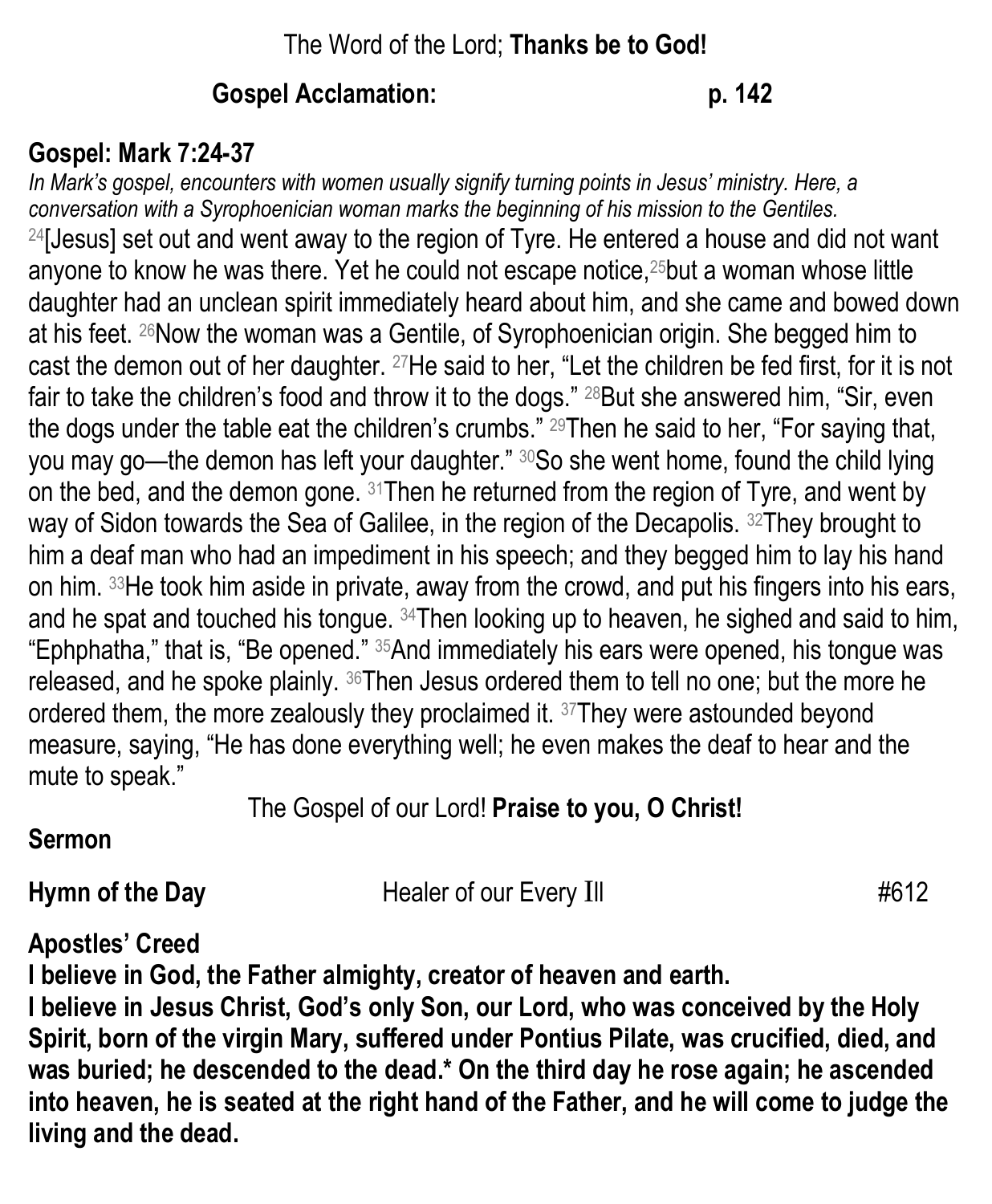**I believe in the Holy Spirit, the holy catholic church, the communion of saints, the forgiveness of sins, the resurrection of the body, and the life everlasting. Amen.**

### **Prayers of Intercession**

Made children and heirs of God's promise, we pray for the church, the world, and all in need. *A brief silence.*

Holy One, you bring your people together in worship. Enliven your church. Guide all evangelists, preachers, prophets, and missionaries who seek to share your love through word and deed. Lord, in your mercy, **hear our prayer.**

You provide water for thirsty ground and sunshine to feed hungry plants. Bless all who advocate for healthy forests, unpolluted air, and clean waterways. Inspire all people to show care for the world you have made. Bless those who have come through hurricanes and fires, droughts and famine. Let caretakers be strengthened in their ability to provide care. Lord, in your mercy, **hear our prayer.**

You show no partiality. Increase justice in all nations. Encourage leaders and governments to work with one another for the good of our common world. We pray for President Biden, Governor Kelly, Mayor Anderson and our military leaders. Fill them with wisdom and compassion through Holy Spirit. Unite us in seeking the health, safety, and dignity of all. Lord, in your mercy, **hear our prayer.**

You accompany those who are most in need. Shelter all fleeing violence or persecution, protect any who are in danger, and sustain them through uncertain and unstable times. We especially pray for our members Rolland, Walli, Gloria and Gene, Ken, Bob, and Merlyn. We pray for our friends Denise, Bill, Dawn, Stephani, Karla, Danielle, Krista, Meghan, Robert, Amy, Sharon, Dan, and Kim and Jill. We pray for those serving in the military: Alex, Vicki, Ben, Jeremy, T.J., Daniel, Miranda, and Luke. We pray for Kaylie as she awaits a call. Lord, in your mercy, **hear our prayer.**

You support the work of your disciples. Continue to nurture the leadership and ministries of this congregation especially empower Sally in our infant care center, Logan through Dala Pantry, Ida as administrator, Steve our organist, Leslie our choir director, Ingrid as our council president, and Pastor Amy. Lord, in your mercy, **hear our prayer.** *Here other intercessions may be offered.*

You embrace all who have died in the faith and brought them into your glorious presence. We thank you for their example and rejoice in their lives. Lord, in your mercy, **hear our prayer.** P: Receive these prayers, O God, and those in our hearts known only to you; through Jesus Christ our Lord. **Amen.**

The Peace of the Lord be with you all: **And also with you!**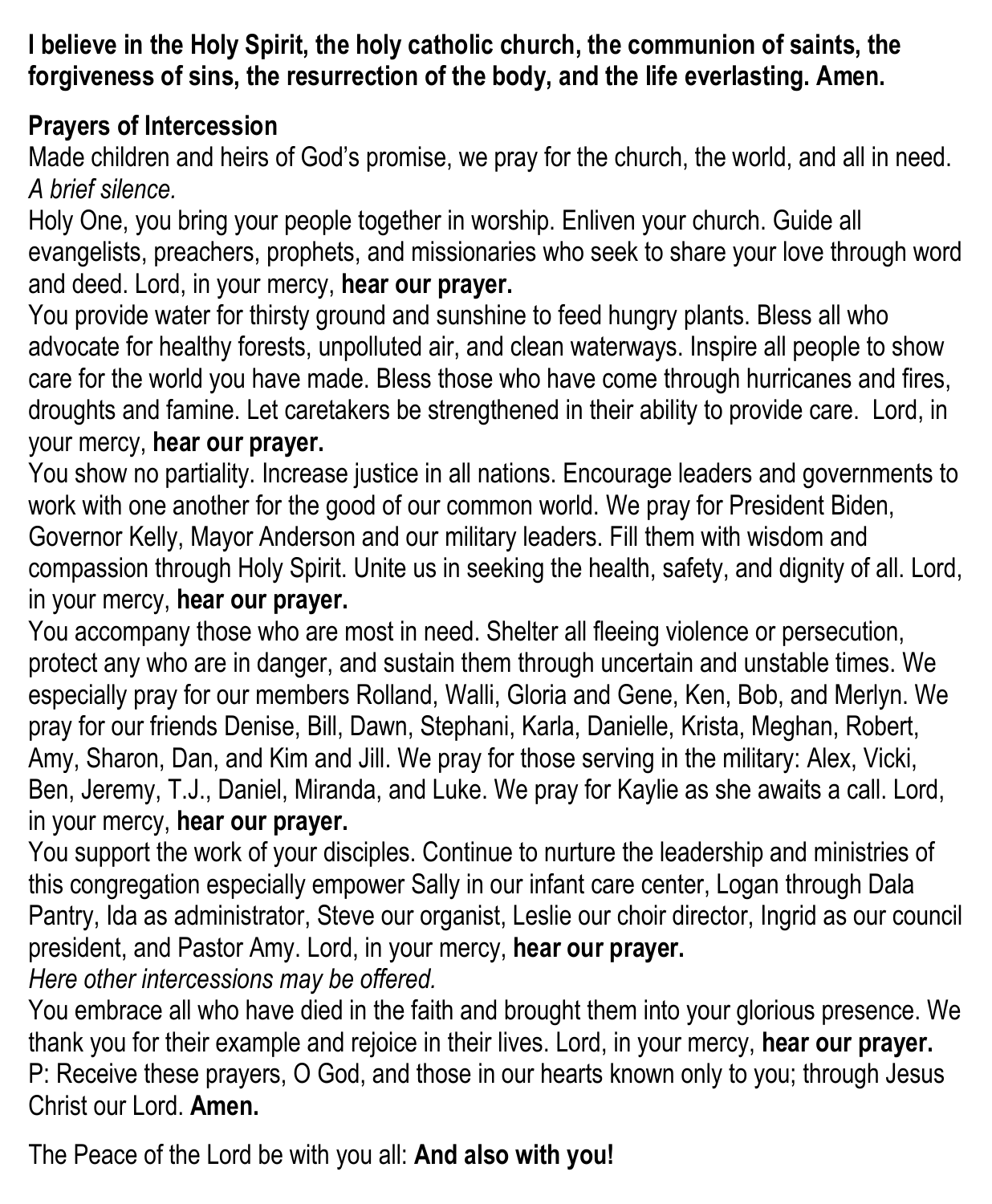#### **MEAL**

#### **Offertory Lord Jesus Christ, Be Present Now Georg Böhm**

# **Offering Prayer**

God of abundance, you cause streams to break forth in the desert and manna to rain from the heavens. Accept the gifts you have first given us. Unite them with the offering of our lives to nourish the world you love so dearly; through Jesus Christ, our Savior and Lord. **Amen.**

| Great Thanksgiving |  |
|--------------------|--|
|                    |  |

| <b>Great Thanksgiving</b>                         |                    | p. 144 |
|---------------------------------------------------|--------------------|--------|
| "Holy, Holy, Holy"                                | Congregation sings | p. 144 |
| <b>Eucharistic Prayer</b><br><b>Lord's Prayer</b> |                    | p. 145 |
| <b>Lamb of God</b>                                |                    | p. 146 |

#### **Distribution of Communion**

#### **Prayer after Communion**

Lord of life, in the gift of your body and blood you turn the crumbs of our faith into a feast of salvation. Send us forth into the world with shouts of joy, bearing witness to the abundance of your love in Jesus Christ, our Savior and Lord. **Amen.**

#### **Blessing**

People of God, you are Christ's body, bringing new life to a suffering world. The holy Trinity, ☩ one God, bless you now and forever. **Amen.**

| <b>Closing Hymn</b>                                                               |           | Christ Be Our Light |                                   | #715                      |
|-----------------------------------------------------------------------------------|-----------|---------------------|-----------------------------------|---------------------------|
| <b>Dismissal</b><br>Go in peace. The living Word dwells in you. Thanks be to God. |           |                     |                                   |                           |
| <b>Postlude</b>                                                                   |           | Basse de Cromorne   |                                   | Louis-Nicolas Clérambault |
| <b>Worship Leaders today:</b>                                                     |           |                     | <b>Worship Leaders next week:</b> |                           |
| <b>Steve Gustafson</b>                                                            | Organist  |                     | <b>Steve Gustafson</b>            | Organist                  |
| Kirsten Bruce                                                                     | Liturgist |                     | Kirsten Bruce                     | Liturgist                 |
| Joy Janis                                                                         | Lector    |                     | <b>Cindy Daniels</b>              | Lector                    |
| Messiah Lutheran Church                                                           |           |                     | 7/31/2021                         |                           |
|                                                                                   |           | Actual              | Actual                            | <b>Budget</b>             |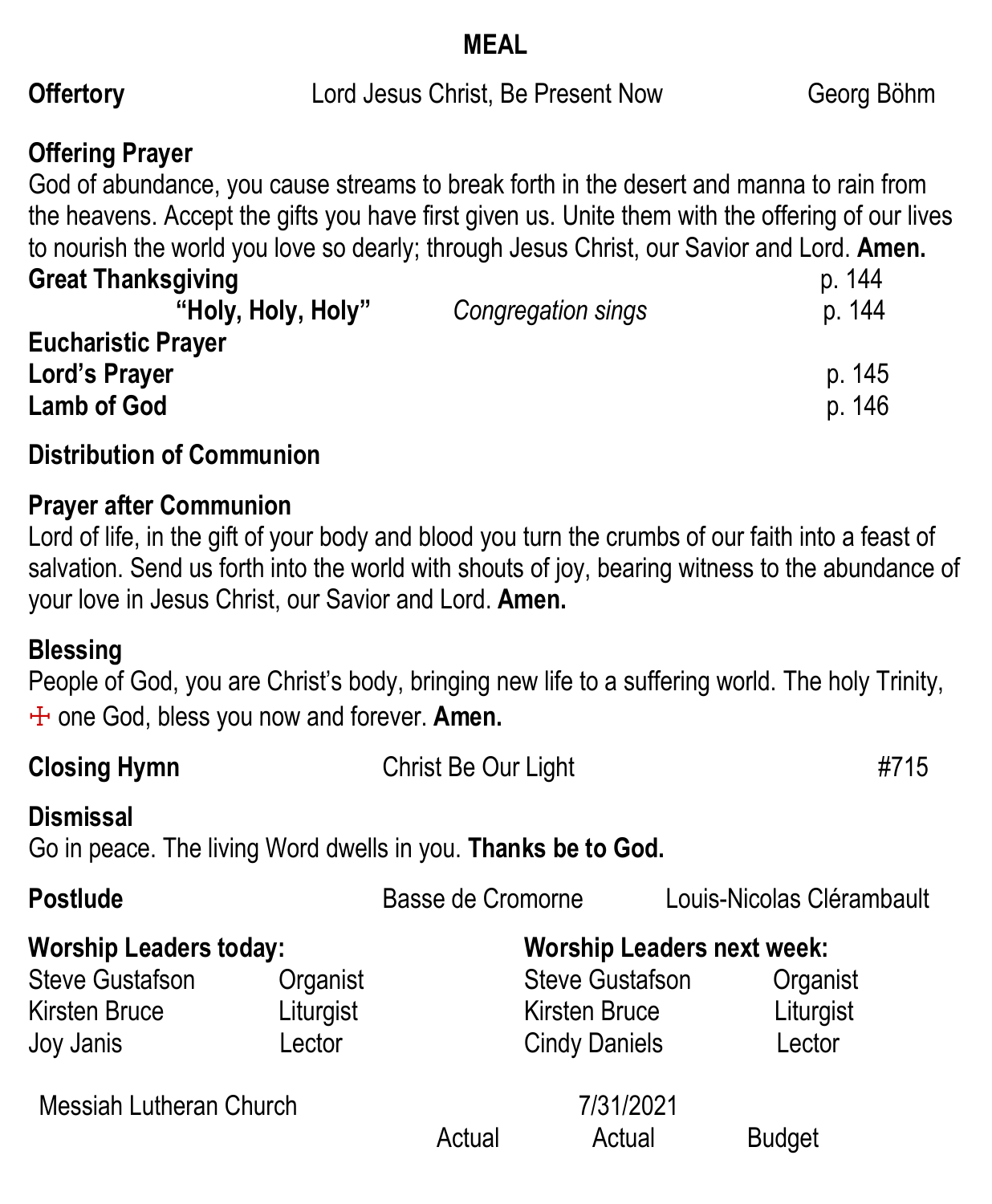|                   |            | Jan - Jul | Jan - Jul  |
|-------------------|------------|-----------|------------|
|                   | $Jul-21$   | 21        | 21         |
| Revenue           | 6,851.33   | 84,677.38 | 84,676.65  |
| <b>Expenses</b>   | 8,748.44   | 76,872.31 | 93,616.19  |
| Surplus (Deficit) | (1,897.11) | 7,805.07  | (8,939.54) |
| Reserve Balance   | 88,471.70  |           |            |

# *Members, Friends, and Family for Whom We Pray*

### **Members of Messiah**:

Rolland Christenson, Walli Ellis, Gloria and Gene Holdsworth, Merlyn Hilt, Ken Peterson, Bob Nyquist

# **Friends of Messiah**

| Donna Stejksal         | Daniels' friend     |                      | Karla Goewert Friend of Kirsten Bruce |
|------------------------|---------------------|----------------------|---------------------------------------|
| Denise                 | Pari Ford's mother  | Danielle             | Robbie Peterson's                     |
| <b>Bill Stephenson</b> | Joy Janis's brother |                      | VanDeVyvere granddaughter             |
| Dawn                   | Sharon Hoffman's    | <b>Krista Bahler</b> | <b>Betty Peterson's Niece</b>         |
|                        | Daughter            | Meghan               | John & Margaret Presley's             |
| Stephani White         | Betty Holcombe's    | Presley              | Daughter                              |
|                        | daughter            | Amy Wright           | Friend of Don Anderson                |
| <b>Robert Ahlstedt</b> | Earl Ahlstedt's     | <b>Sharon Texley</b> | friend of Marla Elmquist, Linda       |
|                        | <b>Brother</b>      |                      | Lewis & many others                   |
| Kim and Jill Hett      |                     | Dan Braum            | Warren Olson's friend                 |
|                        |                     |                      |                                       |

# **Serving the U.S.A.**

| Alex Klapp                        |                   | Betty Russin's grandson |                             | Vicki Charboneau Elaine Eller's granddaughter |
|-----------------------------------|-------------------|-------------------------|-----------------------------|-----------------------------------------------|
| Ben Youngquist S Hoffman's nephew |                   |                         | Jeremy Guy                  | Hensley's son-in-law                          |
| T.J. Paulsen                      | Barb Malm's child |                         |                             |                                               |
| Daniel & Miranda Norland          |                   |                         | Randy/Gretchen's son & wife |                                               |
| Luke Hammontree                   |                   | Daniel's grandson       |                             |                                               |
| <b>Seminary</b> Kaylie Ines       |                   |                         |                             |                                               |

# **Wider Church by Jeanne Ahlers**

By one of those ironies of life that might seem far-fetched if one read them in fiction, Hurricane Ida made landfall near New Orleans on August 29, exactly 16 years after Hurricane Katrina. It was a Category 4 storm with 150 mph winds and torrential rain. Strong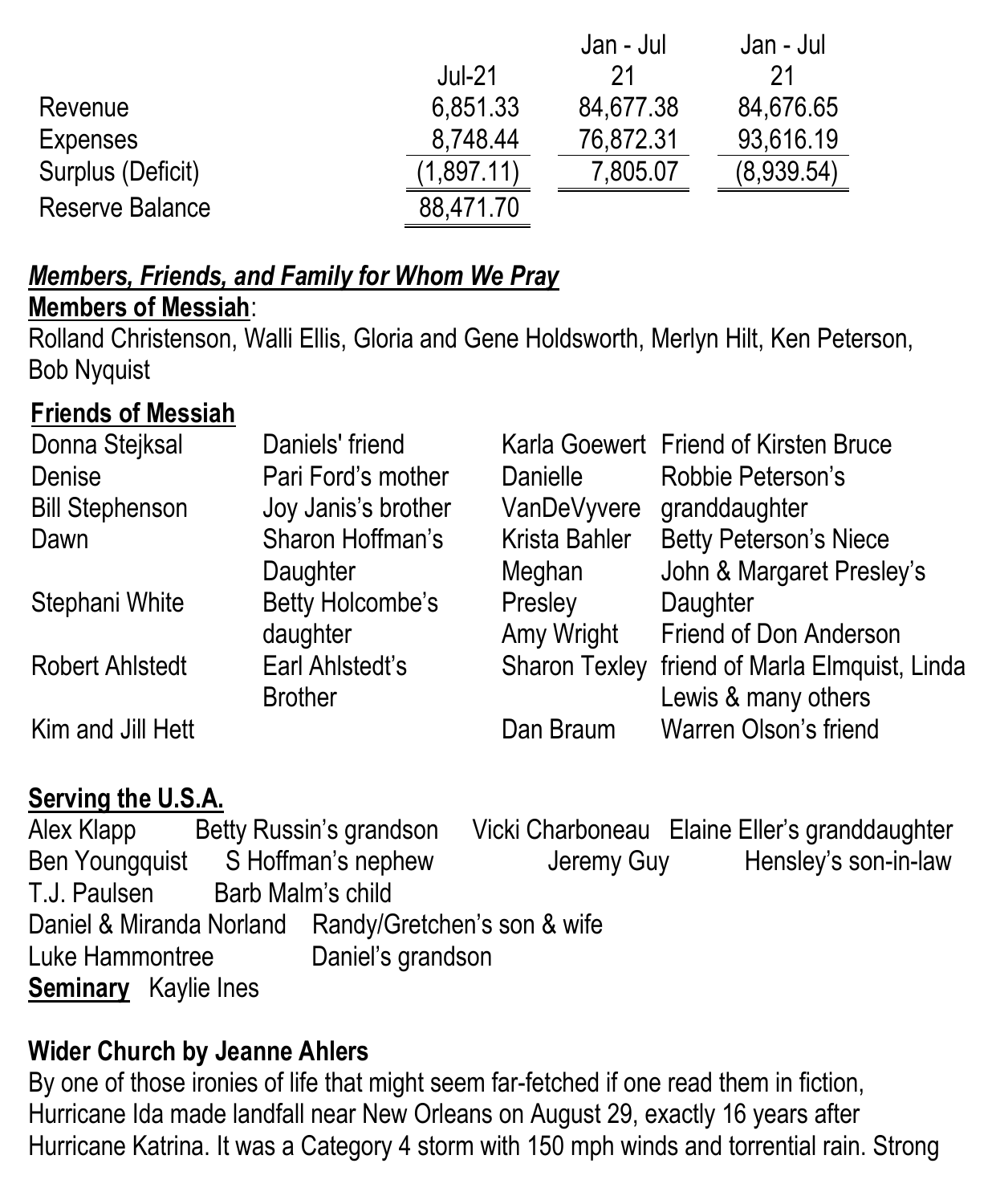surge caused widespread flooding and wind damage in southeastern Louisiana and coastal Mississippi. Homes were flooded, and rescue of residents was hampered by the high waters and debris-clogged roads. Strong winds knocked out power lines and electrical substations. More than a million people were left without power, including all of New Orleans. In some areas, electricity will probably not be restored for weeks. Ida weakened into a tropical storm as it moved inland, but caused heavy flooding in its path. The impact of Ida is yet to be assessed.

The cost of rebuilding after a hurricane of this scale will be costly and will take years. Lutheran Disaster Response is working with local ELCA synods and Lutheran social service organizations to coordinate a response to Hurricane Ida. Immediate needs include food, basic necessities and temporary housing. Lutheran Disaster Response will continue to accompany communities as they rebuild their homes and their lives, long after the headlines change.

Any gifts to support the survivors of Hurricane Ida will be used in full, 100%, to assist their needs until the response is complete. They should be addressed to "U.S. Hurricanes." They will show these, our neighbors, that they are not alone.

#### **Announcements**

On Thursday September 2, at 2:00, Bethany Church Women will have a program by Chet and Jeannette Peterson on **Show and Tell Archive**. All Messiah women are invited to attend this and other monthly meetings, which are usually held on the first Thursday of each month.

**On September 12** our worship will be a shortened service! Wear your "God's Work, Our Hands" t-shirts and work clothing in order to participate in God's Work! Bring your offering, your energy and lawn tools (see Muriel for suggestions!)! We'll have indoor and outdoor activities available for everyone to share the work! See you then!

**KICK** begins Wednesday, September 15 after school. Children grades K-6th are invited to sign up. The first day we will have a cookout at Swensson park with a bounce obstacle course. We need volunteers to help with serving food, helping wash dishes, and help sending baked desserts for dinner. And we always need teachers and helpers in classes. Please contact Rachel Ann if you can help. 785-212-0113

We have reached our goal for **Lutheran World Relief School Kits**, and will be assembling them as one of our indoor projects on our "God's Work, Our Hands" day September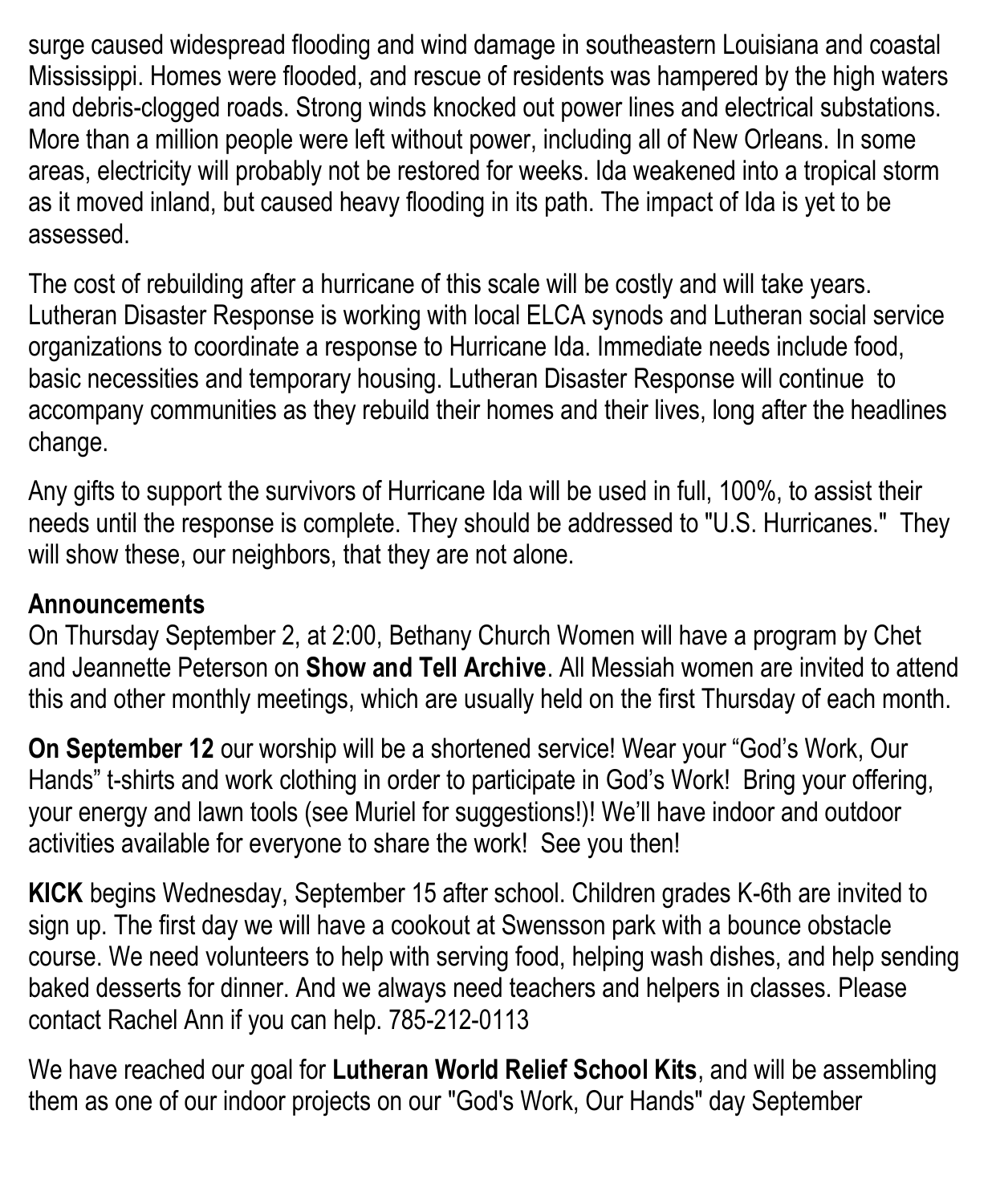12. Thank you for all of your donations of Personal Care Kits and School Kits and Bags. Any remaining school supplies will go to our local schools.

**33rd annual W/ELCA Synod Convention** will be held virtually on ZOOM Friday evening, September 10 and Saturday morning September 11, 2021. Theme: "My Story Your Story Our Story", based on Psalm 51:15: "Oh Lord, open my lips, and my mouth will declare your praise." Bishop Susan Candea will speak Friday night, and the Rev. Kim Frederking of Wakeeney will speak Saturday morning. If you are interested in participating via ZOOM please let Sharon Hoffman know 620-712-9113 by August 29th, so she can send your email address so you can get an invitation to join the zoom. There are no fees to attend the convention this year.



Our congregation will soon engage in service work right here in our community. We are one of over 9,100 congregations participating in "God's work. Our hands." day of service. Across the country, thousands of members will engage in service work to make a positive change in our communities, build and deepen relationships and share God's love. Join us as we do God's work with our hands! **There will be opportunities for working on inside and outside projects. Please indicate your preference on the sheets in the fellowship hall. You may also call the church office to indicate your preference.**

**Temple talk: Next Sunday: Dr. Mangrum on Choir**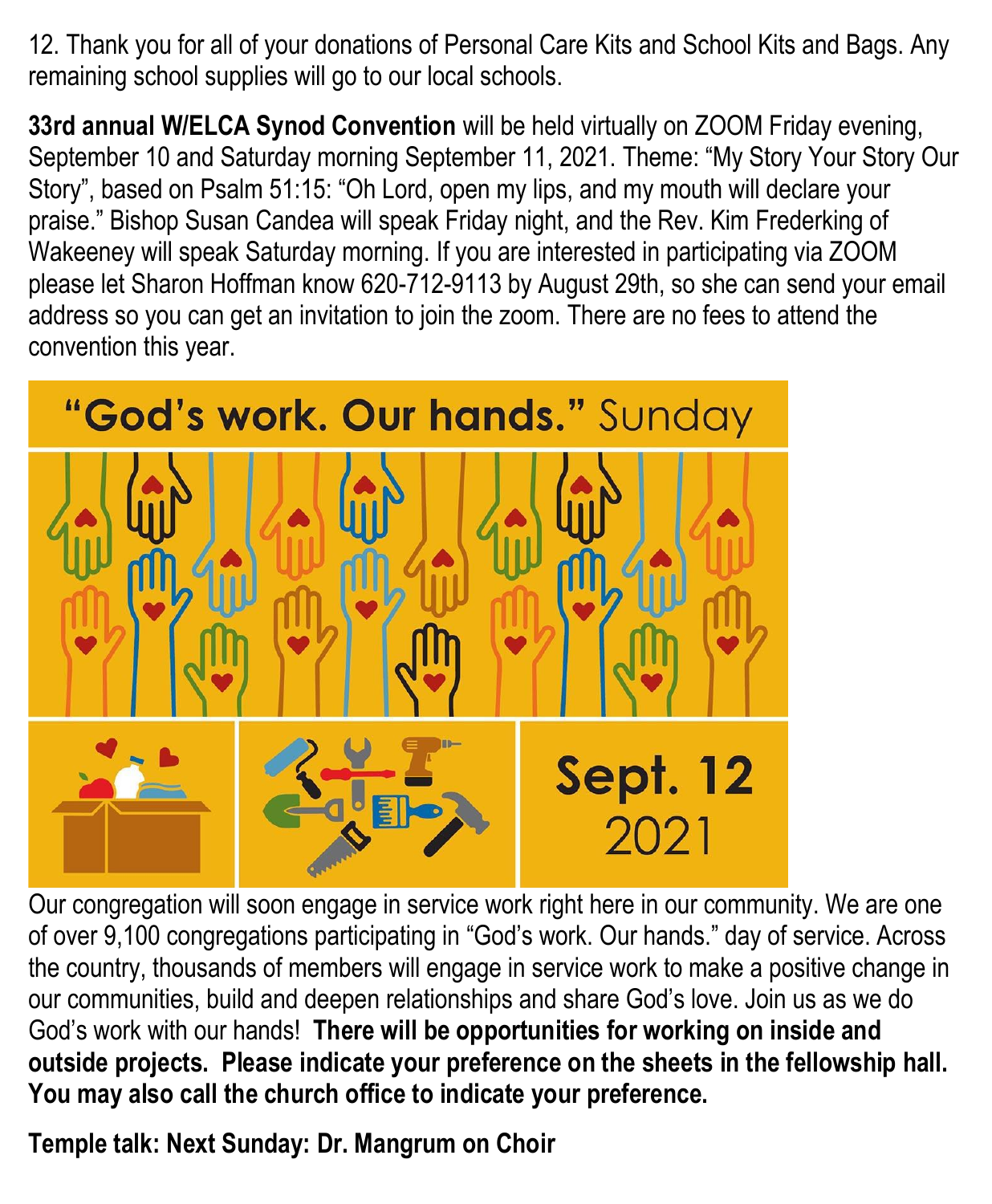# **SEPTEMBER 5, 2021 FIFTEENTH SUNDAY AFTER PENTECOST**



*God's love breaks down boundaries.* 

### DAILY BIBLE READINGS

These passages are related to the Lectionary texts for this Sunday.

| <b>Sunday</b>   | Mark 7:24-37              |
|-----------------|---------------------------|
| <b>Monday</b>   | <b>Isaiah 35:4-7a</b>     |
| <b>Tuesday</b>  | <b>James 2:1-17</b>       |
| Wednesday       | <b>Hebrews 13:1-9</b>     |
| <b>Thursday</b> | <b>Leviticus 19:33-37</b> |
| Friday          | Ephesians 2:11-22         |
| <b>Saturday</b> | Psalm 146                 |
| <b>Sunday</b>   | Mark 8:27-38              |
|                 |                           |

**Jesus heals the Gentiles Return of the exiled Faith without works is dead Service that pleases God Living a holy life One in Christ Praise for God's help Taking up the cross** 

# SCRIPTURE VERSE FOR THIS WEEK

*[I]f you take notice of the one wearing the fine clothes and say, "Have a seat here, please, " while to the one who is poor you say, "Stand there," or "Sit at my feet," have you not made distinctions among yourselves, and become judges with evil thoughts?* **James 2:3-4 (NRSV)**

# PRAYERS AND BLESSING

# **A Prayer for the Week:**

Almighty God, we thank you that your mercy triumphs over judgment and your love leads us to care for all people through Christ Jesus. Amen.

# **Mealtime Prayer:**

For the food that we eat and the food that we share, give us, O Lord, thankful hearts that show care. Amen.

# **A Blessing to Give:**

May the Lord God bless you with an open heart to receive and to give love through Christ Jesus our Savior.

#### HYMN OF THE WEEK

*Jesu, Jesu, Fill Us with Your Love*